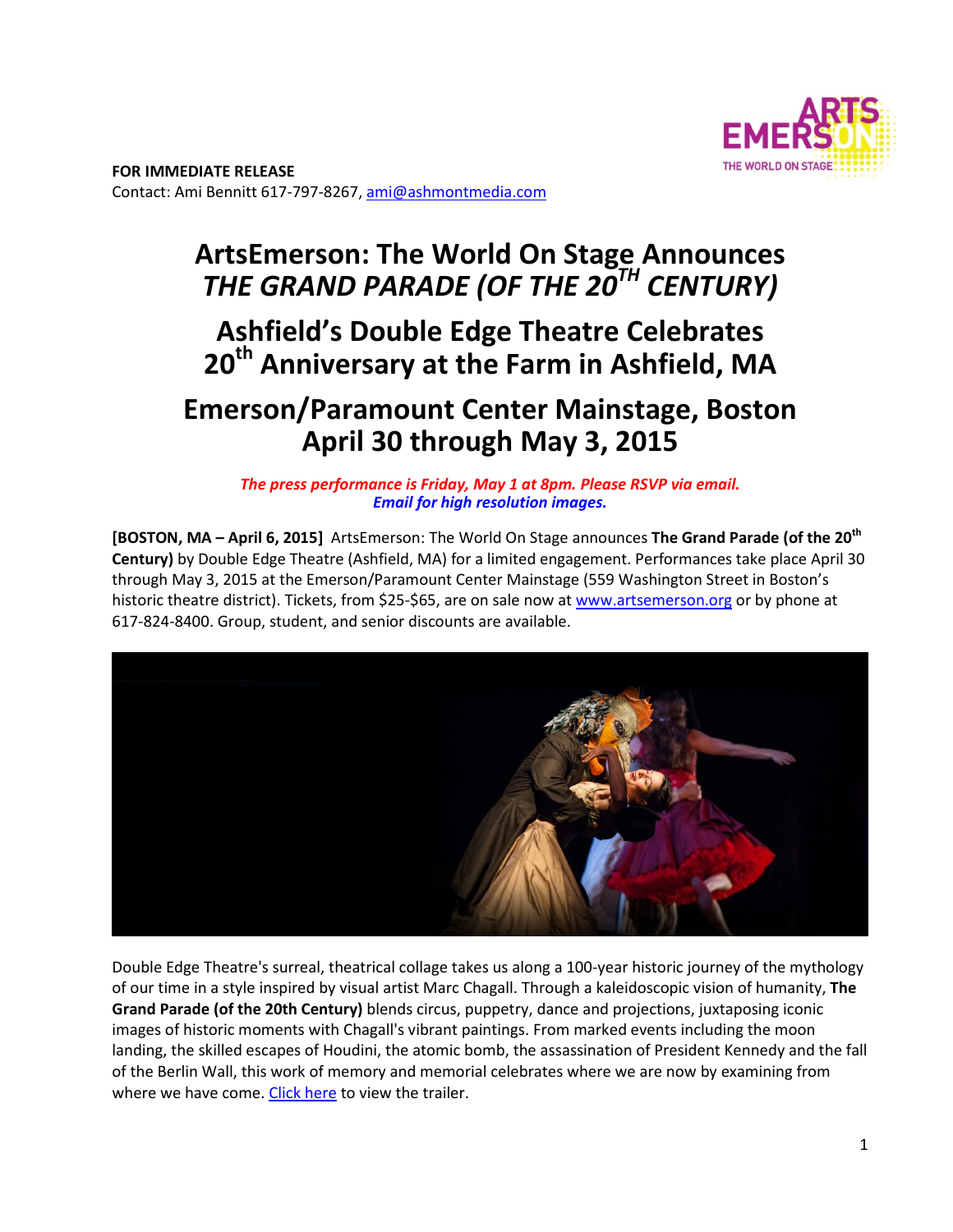"We're thrilled to present Double Edge Theatre's The Grand Parade (of the 20<sup>th</sup> Century) –and their coming full-circle back to their original home of Boston, during their 20<sup>th</sup> anniversary season since moving to the Ashfield farm," says Polly Carl, ArtsEmerson Creative Director. "We've been fans and admirers of Double Edge's work," says David Dower, ArtsEmerson Artistic Director, "and are glad to share this remarkable production with Boston audiences."

"I am really grateful to end our twentieth anniversary season since moving to Ashfield with a full‐circle tour ‐ not only returning to Boston but also continuing a 25‐year presenting relationship with Rob Orchard, as well as our relationship with David Dower who was instrumental in the opening of The Grand Parade at Arena Stage. This tour is also building on our connection with Polly Carl whom we have been engaging with for the past years since the premiere of The Grand Parade."

## **About Double Edge Theatre**

Double Edge Theatre, an artist‐run organization was founded in 1982 by Stacy Klein. The company applies rigorous physical training and the principle of an actor's autonomy to create work in an ensemble, laboratory setting. Double Edge's performance cycles include a series of plays collectively called *the Women's Cycle* (1982‐1986), followed by *the Song Trilogy* (1987‐1999), and *The Garden of Intimacy and Desire* (2001‐ 2010). *The Chagall Cycle*, which includes *The Grand Parade*, as well as the indoor/outdoor traveling spectacles *The Firebird, The Odyssey* and *Shahrazad*, responds to the life, work and indomitable imagination of Russian-Jewish artist Marc Chagall, while engaging with international collaborators in music, design, and dramaturgy.

In 1994, Double Edge moved from Boston to a 105‐acre former dairy farm in rural Ashfield, MA, to create a sustainable artistic home. Today, the Farm is an International Center of Living Culture, with year-round theatre training, conversations and convenings, greening and farming initiatives, and a popular indoor‐ outdoor traveling spectacle which takes place alongside the hills, pastures, river, and gardens of the Center. For more information visit doubleedgetheatre.org.

## **The Grand Parade (of the 20th Century)**

APR 30 – MAY 3, 2015 By Double Edge Theatre (Ashfield, MA) Emerson/Paramount Center Mainstage

#### **Performance Schedule**

| Thursday, April 30, 2015 | 7:30PM |
|--------------------------|--------|
| Friday, May 1, 2015      | 8PM    |
| Saturday, May 2, 2015    | 8PM    |
| Sunday, May 3, 2015      | 2PM    |

#### **ArtsEmerson's 2014-15 Spring Season at a Glance Click here to view the season video.**

| Production                                            | <b>About</b>                                                                                                                                                                                | Company/Artist                                                                              |
|-------------------------------------------------------|---------------------------------------------------------------------------------------------------------------------------------------------------------------------------------------------|---------------------------------------------------------------------------------------------|
| <b>Ulysses on Bottles</b>                             | North American premiere of Gilad Evron's                                                                                                                                                    | Israeli Stage                                                                               |
| April 9 - 25, 2015<br><b>Emerson/Paramount Center</b> | poetic examination of lives in conflict through<br>the story of two unlikely companions and their<br>reactions to Gaza. Featuring Boston favorites<br>Jeremiah Kissel, Will Lyman and Karen | <b>Featuring Boston</b><br>favorites Jeremiah Kissel,<br>Will Lyman and Karen<br>MacDonald. |
| Boston, MA                                            | MacDonald.                                                                                                                                                                                  |                                                                                             |